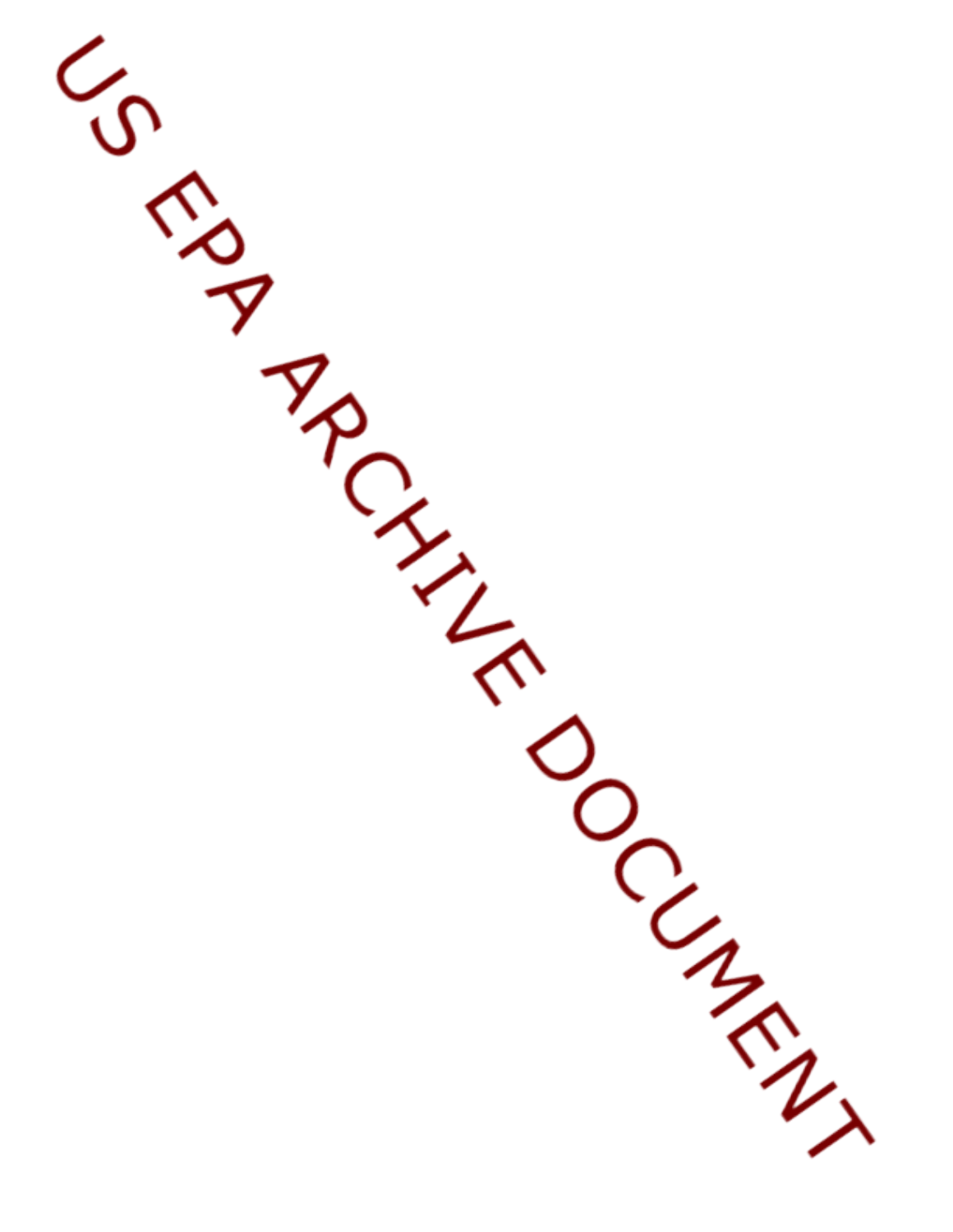# **Consumer Factsheet on: SELENIUM**

[List of Contaminants](http://www.epa.gov/safewater/hfacts.html) 

 As part of the Drinking Water and Health pages, this fact sheet is part of a larger publication: **National Primary Drinking Water Regulations** 

 States Environmental Protection Agency (EPA). This is a factsheet about a chemical that may be found in some public or private drinking water supplies. It may cause health problems if found in amounts greater than the health standard set by the United

## **What is Selenium and how is it used?**

 Selenium is a metal found in natural deposits as ores containing other elements. The greatest use of selenium compounds is in electronic and photocopier components, but they are also widely used in glass, pigments, rubber, metal alloys, textiles, petroleum, medical therapeutic agents, and photographic emulsions.

## **Why is Selenium being regulated?**

 based solely on possible health risks and exposure, are called Maximum Contaminant Level Goals. In 1974, Congress passed the Safe Drinking Water Act. This law requires EPA to determine safe levels of chemicals in drinking water which do or may cause health problems. These non-enforceable levels,

 protection would not cause any of the potential health problems described below. The MCLG for selenium has been set at 0.05 parts per million (ppm) because EPA believes this level of

 Based on this MCLG, EPA has set an enforceable standard called a Maximum Contaminant Level (MCL). MCLs are set as close to the MCLGs as possible, considering the ability of public water systems to detect and remove contaminants using suitable treatment technologies.

 it occur in drinking water. The MCL has been set at 0.05 ppm because EPA believes, given present technology and resources, this is the lowest level to which water systems can reasonably be required to remove this contaminant should

These drinking water standards and the regulations for ensuring these standards are met, are called National Primary Drinking Water Regulations. All public water supplies must abide by these regulations.

## **What are the health effects?**

Short-term: Selenium is an essential nutrient at low levels. However, EPA has found selenium to potentially cause the following health effects when people are exposed to it at levels above the MCL for relatively short periods of time: hair and fingernail changes; damage to the peripheral nervous system; fatigue and irritability.

 Long-term: Selenium has the potential to cause the following effects from a lifetime exposure at levels above the MCL: hair and fingernail loss; damage to kidney and liver tissue, and the nervous and circulatory systems.

## **How much Selenium is produced and released to the environment?**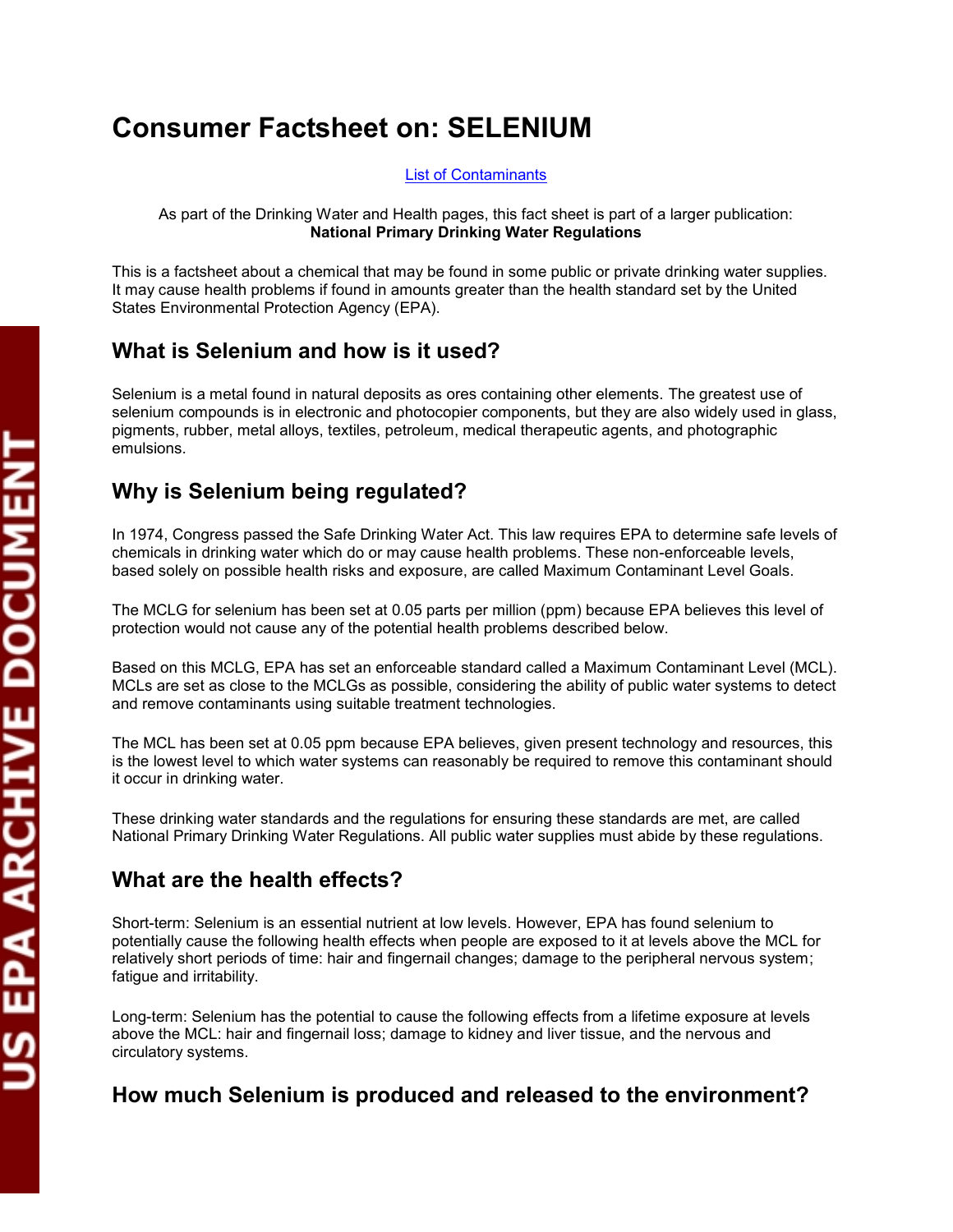during the combustion of coal and petroleum fuels, and during the smelting and refining of other metals. Production in 1985 was reported to be 429,515 pounds. Selenium compounds are released to the air

 From 1987 to 1993, according to the Toxics Release Inventory selenium releases to land and water releases occurred in Utah. The largest direct releases to water occurred in Indiana. totaled over 1 million lbs. These releases were primarily from copper smelting industries. The largest

### **What happens to Selenium when it is released to the environment?**

 The toxicity of selenium depends on whether it is in the biologically active oxidized form, which occurs in alkaline soils. These conditions can cause plant uptake of the metal to be increased. It is known that selenium accumulates in living tissues.

#### **How will Selenium be detected in and removed from my drinking water?**

 The regulation for selenium became effective in 1992. Between 1993 and 1995, EPA required your water supplier to collect water samples once and analyze them to find out if selenium is present above 0.05 ppm. If it is present above this level, the system must continue to monitor this contaminant every 3 months.

If contaminant levels are found to be consistently above the MCL, your water supplier must take steps to reduce the amount of selenium so that it is consistently below that level. The following treatment methods have been approved by EPA for removing selenium: Activated Alumina, Coagulation/Filtration, Lime Softening, Reverse Osmosis.

## **How will I know if Selenium is in my drinking water?**

If the levels of selenium exceed the MCL, the system must notify the public via newspapers, radio, TV and other means. Additional actions, such as providing alternative drinking water supplies, may be required to prevent serious risks to public health.

 States Environmental Protection Agency (EPA). This is a factsheet about a chemical that may be found in some public or private drinking water supplies. It may cause health problems if found in amounts greater than the health standard set by the United

## **Drinking Water Standards:**

MCLG: 0.05 ppm

MCL: 0.05 ppm

## **Selenium Releases to Water and Land, 1987 to 1993 (in pounds):**

|               | Water  | Land      |
|---------------|--------|-----------|
| <b>TOTALS</b> | 13,556 | 1,010,686 |